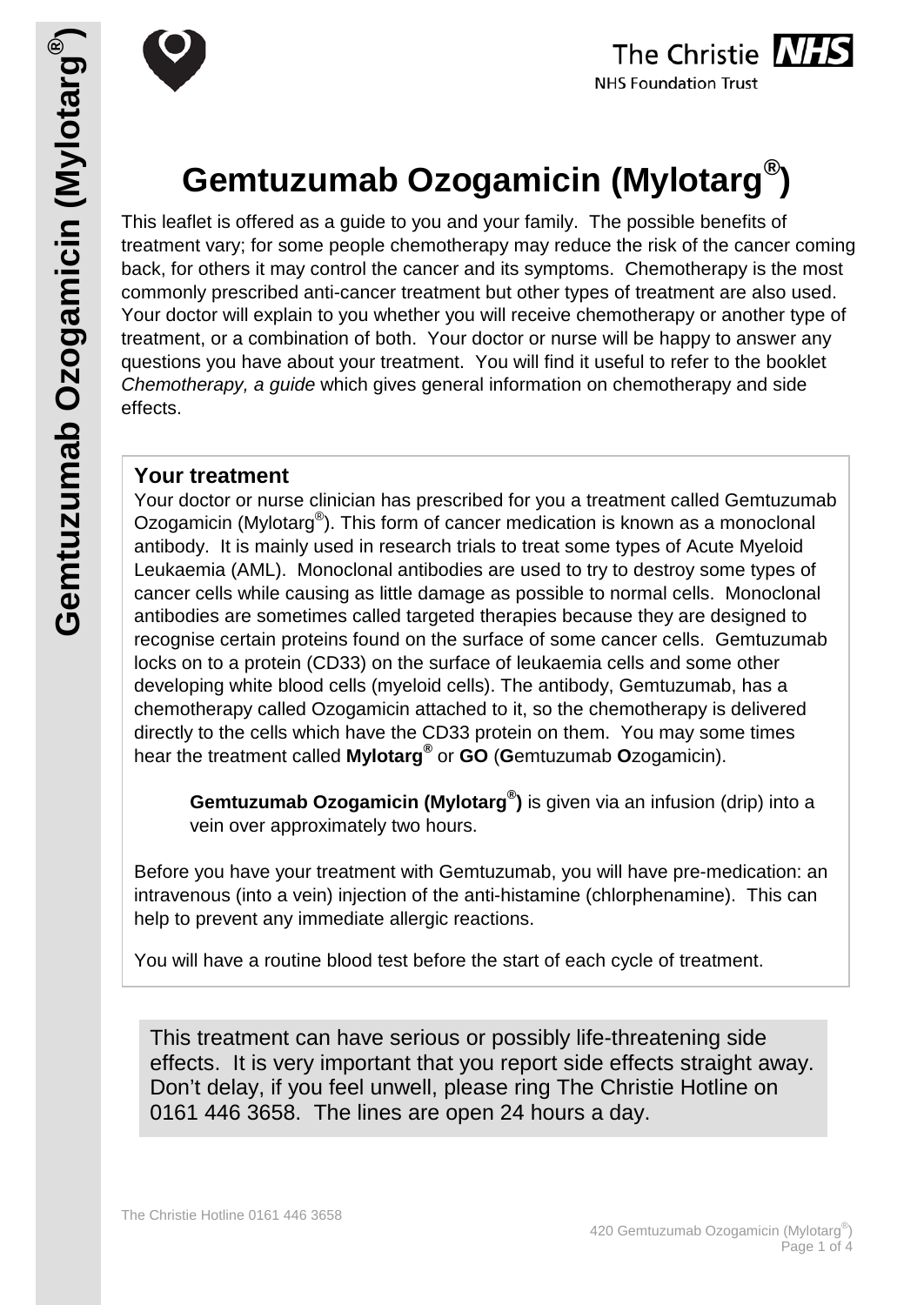## **Increased risk of serious infection**

You are vulnerable to infection while you are having chemotherapy. Minor infections can become life-threatening in a matter of hours if left untreated. Symptoms of infection include fever, shivering, sweats, sore throat, diarrhoea, discomfort when you pass urine, cough or breathlessness. We recommend that you use a digital thermometer so you can check your temperature. You can buy one from your local chemist.

## **If you feel unwell, you have symptoms of an infection or your temperature is 37.5ºC or above or below 36ºC contact The Christie Hotline straight away**.

# **Possible side effects**

Chemotherapy can cause many different side effects. Some are more likely to occur than others. Everyone is different and not everyone gets all the side effects. Most side effects are usually temporary, but in some rare cases they can be life-threatening. It is important to tell your hospital doctor or nurse about any side effects so they can be monitored and, where possible, treated.

## **Common side effects (more than 1 in 10)**

### • **Anaemia (low number of red blood cells)**

While having this treatment you may become anaemic. This may make you feel tired and breathless. Let your doctor or nurse know if these symptoms are a problem. You may need a blood transfusion.

#### • **Bruising or bleeding**

This treatment can reduce the production of platelets which help the blood clot. Let your doctor know if you have any unexplained bruising or bleeding, such as nosebleeds, bloodspots or rashes on the skin, and bleeding gums. You may need a platelet transfusion.

You will have a routine blood test every day while you are in hospital to monitor the effects of the chemotherapy**,** but please tell your nurse if you experience any of the symptoms listed above.

#### • **Nausea and vomiting (sickness)**

The severity of this varies from person to person. Anti-sickness medication will be given along with your chemotherapy to prevent this. If you continue to feel or be sick, tell your nurse because your anti-sickness medication may need to be changed or increased.

#### • **Flu-like symptoms**

This can include a high temperature, chills, weakness, sweating, muscle aches, tiredness, dizziness and headache. These effects generally occur after the infusion. If necessary, your doctor can give you medication to help these symptoms.

#### • **Lethargy**

Some chemotherapy may make you feel tired and lacking in energy. It can be frustrating when you feel unable to cope with routine tasks. If you do feel tired, take rest when necessary. Gentle exercise such as walking can be beneficial.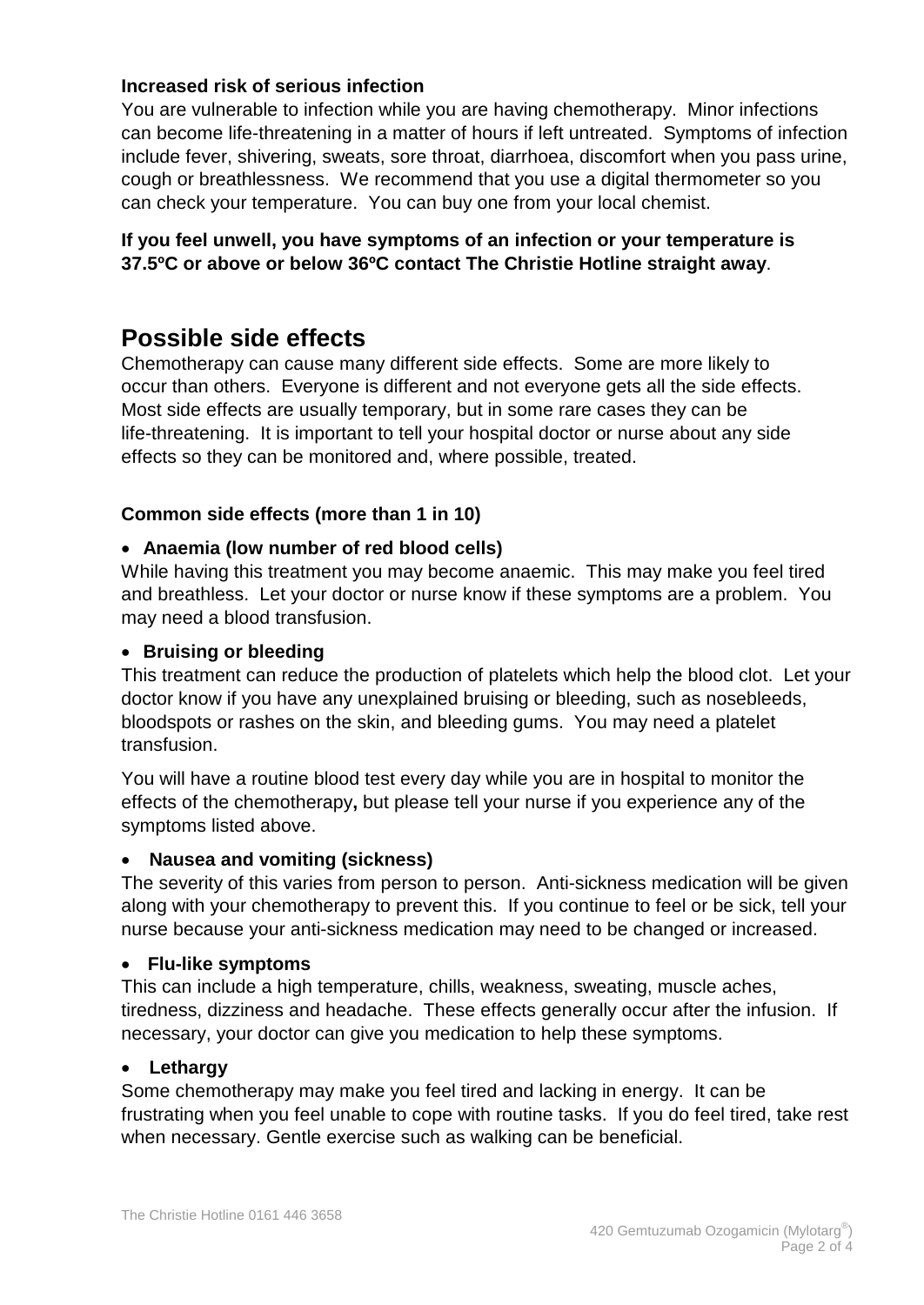## **Uncommon side effects (less than 1 in 10)**

## • **Sore mouth**

Your mouth may become sore or dry, or you may notice small mouth ulcers during this treatment. Drinking plenty of fluids and cleaning your teeth regularly and gently with a soft toothbrush can help to reduce the risk of this happening. We can prescribe a mouthwash for you to use during treatment. You can dilute this with water if your mouth is sore. Ask your doctor or nurse for further advice. There is also general mouth care information in the chemotherapy booklet. If you continue to have a sore mouth, please contact The Christie Hotline.

Occasionally during treatment you may experience a **strange taste**, sometimes described as metallic or bitter. A strongly flavoured sweet or mint will help to disguise this.

## • **High or low blood pressure**

This may happen during or for a period of time after the infusion. Your blood pressure will be monitored during the infusion and for a while afterwards.

## • **Effects on the liver**

Mylotarg<sup>®</sup> may cause changes in the way your liver works. This may not harm you, but your medical team will monitor this closely by taking samples of your blood from time to time to measure your liver function. If your liver is affected, this will usually return to normal soon after your treatment is finished.

## **Serious and potentially life threatening side effects**

In a small proportion of patients chemotherapy can result in very severe side effects which may rarely result in death. The team caring for you will discuss the risk of these side effects with you.

# **Sex, contraception & fertility**

**Protecting your partner and contraception:** We recommend that you or your partner use a condom during sexual intercourse while you are having the course of chemotherapy. Chemotherapy is dangerous to unborn babies and this will also protect you and your partner from any chemotherapy drugs that may be present in semen and in the vagina. If you suspect that you may be pregnant please tell your doctor immediately.

**Fertility:** This chemotherapy may affect your ability to have children. Your doctor or nurse should have discussed this with you. If not, please ask them before you start treatment.

# **Late side effects**

Some side effects may become evident only after a number of years. In reaching any decision with you about treatment, the potential benefit you receive from treatment will be weighed against the risks of serious long term side effects to the heart, lungs, kidneys and bone marrow. With some drugs there is also a small but definite risk of developing another cancer. If any of these problems specifically applies to you, the doctor will discuss these with you and note this on your consent form.